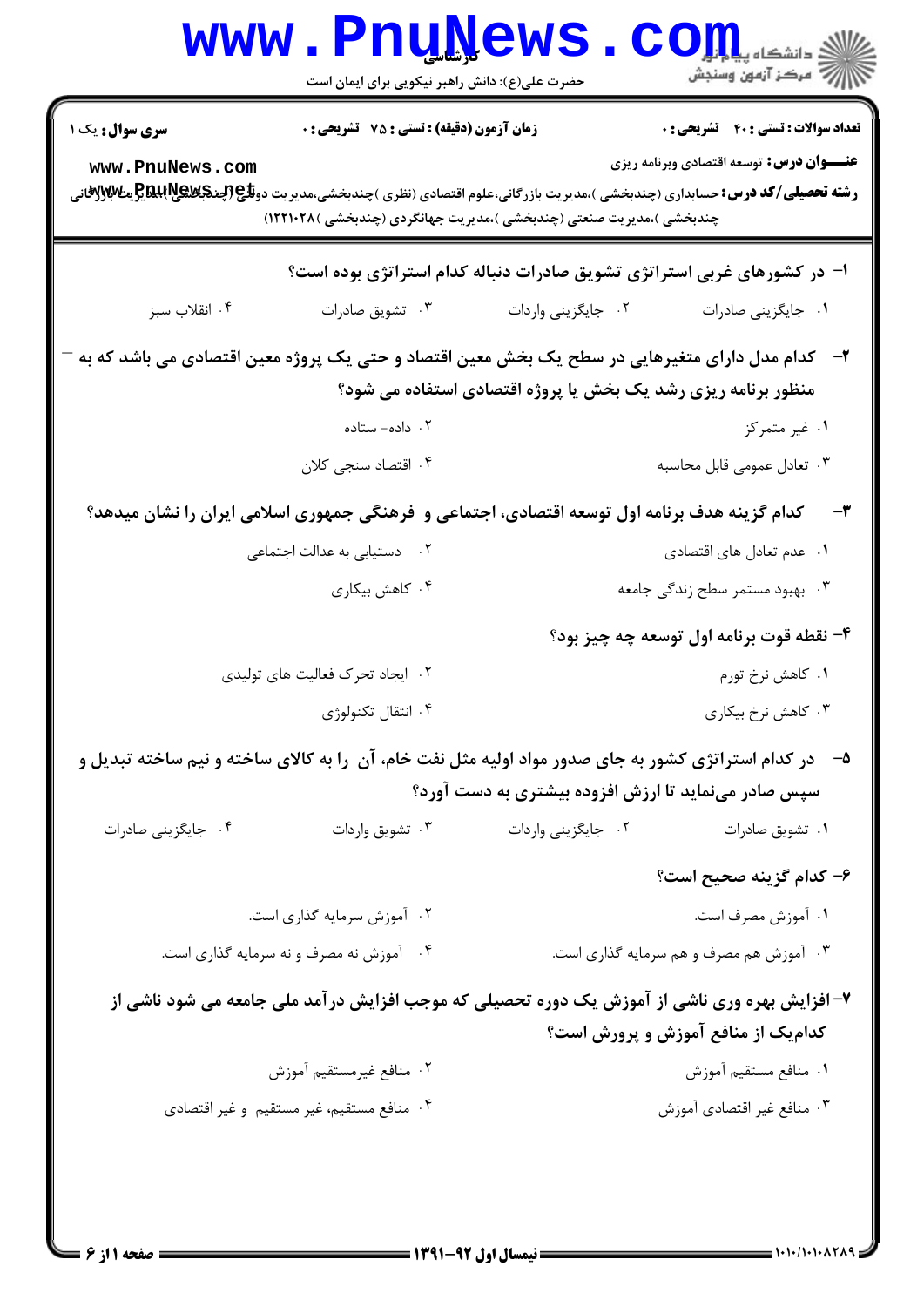# WWW.PnuNews.com ||// مرکز آزمون وسنجش

حضرت علی(ع): دانش راهبر نیکویی برای ایمان است

تعداد سوالات : تستى : 40 - تشريحي : 0

**زمان آزمون (دقیقه) : تستی : 75 ٪ تشریحی : 0** 

<mark>سری سوال :</mark> ۱ یک

**عنـــوان درس:** توسعه اقتصادي وبرنامه ریزي

www.PnuNews.com

**رشته تحصیلی/کد درس:**حسابداری (چندبخشی )،مدیریت بازرگانی،علوم اقتصادی (نظری )چندبخشی،مدیریت دو**للیپا(پیتوپایی پیتوپایی پیتوپای** (چندبخشی )،مدیریت صنعتی (چندبخشی )،مدیریت جهانگردی (چندبخشی )۱۲۲۱۰۲۸

#### با توجه به تجربه کشورهای پیشرفته صنعتی کدام گزینه صحیح است؟  $-\lambda$

- ۰۱ نظریه مالتوس در همه جا و همیشه کاربرد دارد.
- $.7$ کاهش نرخ رشد جمعیت عامل مهمی در ارتقاء صنعتی کشورهای توسعه یافته بوده است.
- ِ نظریه مالتوس در همه جا و همیشه کاربرد ندارد زیرا رشد جمعیت عامل مهمی در ارتقاء صنعتی کشورهای در حال گذر بوده <sup>—</sup>  $\cdot$   $\mathsf{r}$
- $\cdot$ نظریه مالتوس در همه جا و همیشه کاربرد ندارد زیرا رشد جمعیت عامل مهمی در ارتقاء صنعتی کشورهای توسعه یافته بوده — است.

## ٩- كدام گزينه ترجمه عبارت شريف كاد الفقر ان يكون الكفرا است؟

- ۰۱ سرزمین (حکومت) با کفر باقی می ماند ولی با ظلم باقی نمی ماند.
	- ۲. نزدیک بود فقرشان به کفر مبدل شود.
		- ۰۳ کسی که معاش ندارد معاد ندارد.
			- ۴ . فقر افتخار من است.

۱۰- اندازه و وسعت فقر در هر کشور به چه عواملی بستگی دارد؟

- ۰۱ سطح متوسط درآمد ملی
- ۰۲ درجه نابرابری در توزیع درآمد
- ۰۳ سطح متوسط درآمد ملی و درجه نابرابری در توزیع درآمد
	- ۴. نمی توان اظهار نظر کرد.

<sup>11</sup>- مضحنی ای که رابطه میان درصد تجمعی جمعیت و درصد تجمعی درآمد را نشان میدهد چه نام دارد؟ ۰۲ لورنز ۰۴ توزیع درآمد ۰۳ د, آمد سرانه ۰۱ جيني

## ۱۲- نظریه رشد متعادل اقتصادی هدف توسعه اقتصادی را چه چیز می داند؟

- ۲. کاهش بیکا<sub>د</sub>ی ۰۱ کنترل تورم
- ۰۴ افزایش , شد اقتصادی ۰۳ از بین بردن دورهای باطل فقر

#### ۱۳ - از نظر هیرشمن فشارهای سیاسی، اجرای کدام گزینه را در اولویت قرار می دهد؟ ۰۲ طرح های مستقیماً مولد ۰۱ طرح های بالاسری اجتماعی

۰۳ طرح های بالاسری اجتماعی و طرح های مستقیماً مولد ۰۴ طرح های مورد نیاز جامعه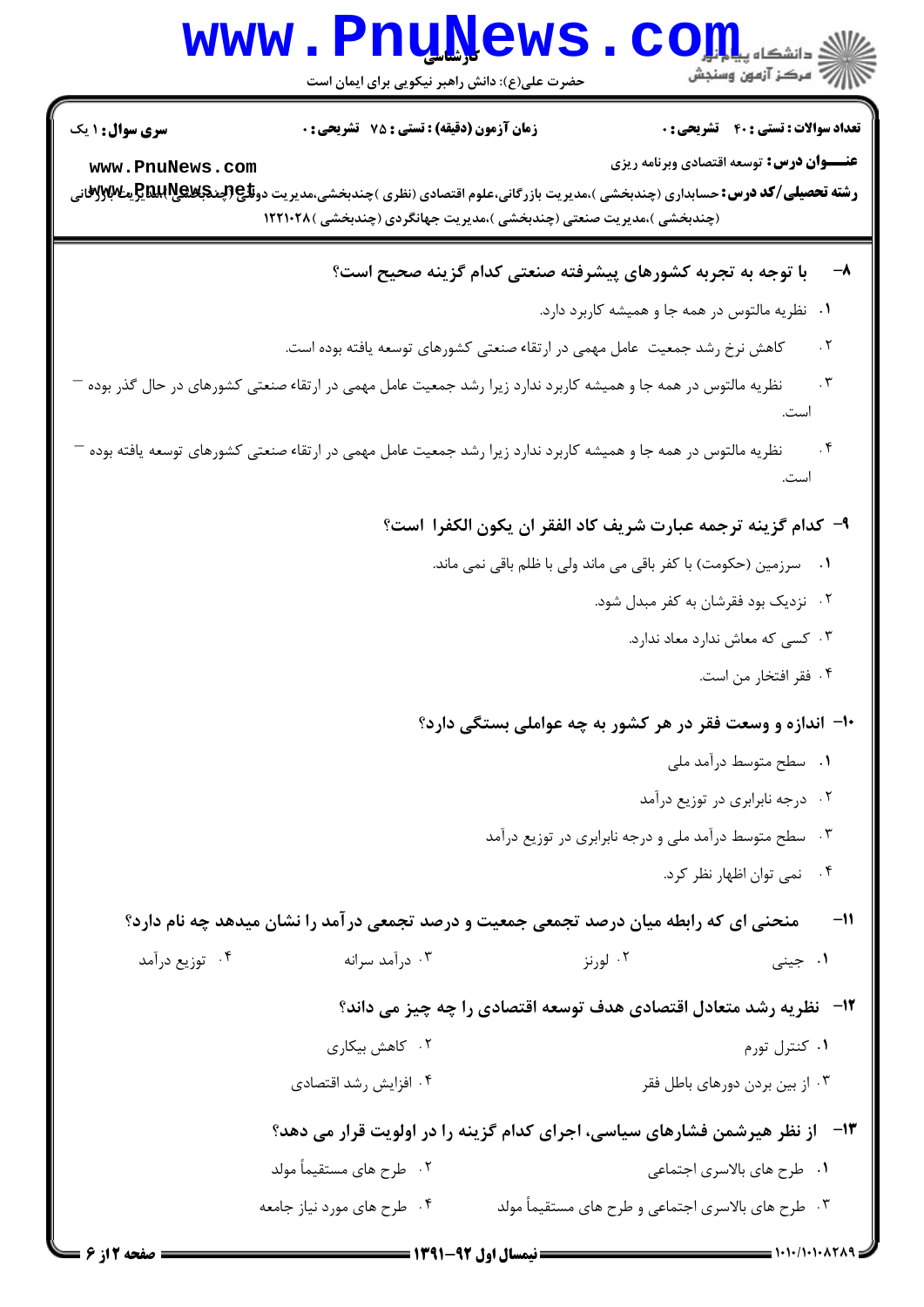|                        | <b>www.PnuNews</b><br>حضرت علی(ع): دانش راهبر نیکویی برای ایمان است |                                                                                                                                                      | $\mathbf{C}\mathbf{O}$ انشکاه پیا $\mathbf{L}$<br><b>الله آهن الله على الله على الله على الله على الله على الله على الله على الله على الله على الله على</b> |
|------------------------|---------------------------------------------------------------------|------------------------------------------------------------------------------------------------------------------------------------------------------|-------------------------------------------------------------------------------------------------------------------------------------------------------------|
| <b>سری سوال : ۱ یک</b> | زمان آزمون (دقیقه) : تستی : 75 ٪ تشریحی : 0                         |                                                                                                                                                      | <b>تعداد سوالات : تستی : ۴۰ تشریحی : 0</b>                                                                                                                  |
| www.PnuNews.com        |                                                                     | (چندبخشی )،مدیریت صنعتی (چندبخشی )،مدیریت جهانگردی (چندبخشی )۱۲۲۱۰۲۸                                                                                 | <b>عنـــوان درس:</b> توسعه اقتصادی وبرنامه ریزی                                                                                                             |
|                        |                                                                     | ۱۴– کدام اقتصاددان نظریه رشد نامتعادل اقتصادی را ارایه کرد؟                                                                                          |                                                                                                                                                             |
| ۰۴ نورکس               | ۰۳ نلسون                                                            | ۰۲ مارکس                                                                                                                                             | ۰۱ هیرشمن                                                                                                                                                   |
|                        |                                                                     | ۱۵− نلسون بیماری اقتصادی کشورهای در حال گذر را چه چیز می داند؟                                                                                       |                                                                                                                                                             |
|                        |                                                                     | ۰۱ تثبیت موازنه سطح درآمد سرانه در سطح حداقل معاش                                                                                                    |                                                                                                                                                             |
|                        |                                                                     | ۰۲ تثبیت موازنه سطح درآمد سرانه در سطح کمتر از حداقل معاش                                                                                            |                                                                                                                                                             |
|                        |                                                                     | ۰۳ تثبیت موازنه سطح درآمد سرانه در سطح بالاتر ازحداقل معاش                                                                                           |                                                                                                                                                             |
|                        |                                                                     | ۰۴ مدم تثبیت موازنه سطح درآمد سرانه در سطح حداقل معاش                                                                                                |                                                                                                                                                             |
|                        |                                                                     | ۱۶– کدام یک از شاخص های توسعه اقتصادی از میانگین وزنی سه شاخص ساده امید به زندگی در بدو تولد، نرخ                                                    |                                                                                                                                                             |
|                        |                                                                     | باسوادی بزرگسالان و قدرت خرید واقعی افراد به دست می آید؟                                                                                             |                                                                                                                                                             |
|                        | ۰۲ شاخص توزیع درآمد                                                 |                                                                                                                                                      | ۰۱ شاخص تولید سرانه واقعی                                                                                                                                   |
|                        | ۰۴ شاخص تمرکز زدایی                                                 |                                                                                                                                                      | ۰۳ شاخص توسعه انسانی                                                                                                                                        |
|                        |                                                                     | ۱۷– فرآیندی از توسعه که نیازهای نسل کنونی را تأمین می کند، بدون اینکه توانایی نسل آینده را برای رفع<br>نیازهایشان به مخاطره اندازد چه نامیده می شود؟ |                                                                                                                                                             |
| ۰۴ همکاری بین المللی   | ۰۳ توسعه اقتصادي                                                    | ۰۲ رشد اقتصادی                                                                                                                                       | ۰۱ توسعه پایدار                                                                                                                                             |
|                        |                                                                     | ۱۸– از دیدگاه حسین عظیمی روش کسب علم و فن در جامعه نوین چیست؟                                                                                        |                                                                                                                                                             |
|                        | ۰۲ تجربه و خطا در صحنه تولید                                        |                                                                                                                                                      | ۰۱ مطالعات کتابخانه ای و آزمون های آزمایشگاهی                                                                                                               |
|                        | ۰۴ شاگردی و ممارست در صحنه تولید                                    |                                                                                                                                                      | ۰۳ دوره های آموزشی از پیش تدوین شده                                                                                                                         |
|                        |                                                                     | ۱۹– از دیدگاه حسین عظیمی ساختار اجتماعی – فرهنگی متکی بر تأثیر کدام ادراکات اصلی فرهنگی است؟                                                         |                                                                                                                                                             |
|                        | ۰۲ ادراک و جهان بینی نوین                                           |                                                                                                                                                      | ۰۱ ادراک و جهان بینی سنتی                                                                                                                                   |
|                        | ۰۴ ادراک و جهان بینی سنتی و نوین                                    |                                                                                                                                                      | ۰۳ ادراک و جهان بینی اقتصادی                                                                                                                                |
|                        |                                                                     | +۲-۔ از دیدگاہ حسین عظیمی محور تحولات توسعه ای چیست؟                                                                                                 |                                                                                                                                                             |
|                        | ۰۲ نوسازی اجتماعی و علمی نمودن آن                                   |                                                                                                                                                      | ۰۱ نوسازی ایدئولوژیکی و علمی نمودن آن                                                                                                                       |
|                        | ۰۴ نوسازی فرهنگی و علمی نمودن آن                                    |                                                                                                                                                      | ۰۳ نوسازی اقتصادی و علمی نمودن آن                                                                                                                           |
|                        |                                                                     |                                                                                                                                                      |                                                                                                                                                             |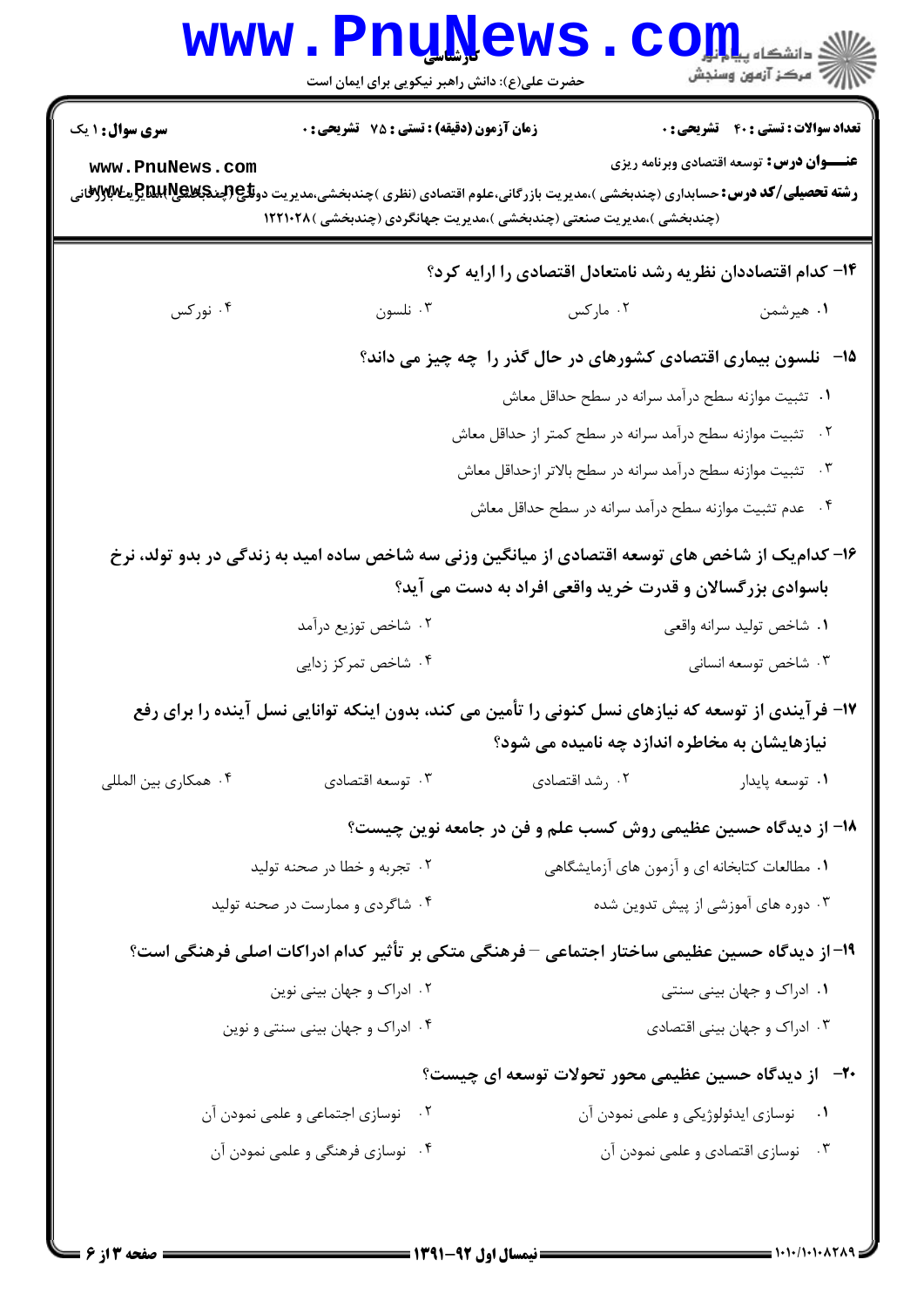|                        | <b>www.Pnunews</b><br>حضرت علی(ع): دانش راهبر نیکویی برای ایمان است                                      |                                                                           | ر دانشڪاه پ <b>يا ہارار (</b><br>ا∜ مرکز آزمون وسنڊش                  |
|------------------------|----------------------------------------------------------------------------------------------------------|---------------------------------------------------------------------------|-----------------------------------------------------------------------|
| <b>سری سوال : ۱ یک</b> | زمان آزمون (دقیقه) : تستی : 75 گشریحی : 0                                                                |                                                                           | <b>تعداد سوالات : تستي : 40 - تشريحي : 0</b>                          |
| www.PnuNews.com        | (چندبخشی )،مدیریت صنعتی (چندبخشی )،مدیریت جهانگردی (چندبخشی ) ۱۲۲۱۰۲۸                                    |                                                                           | <b>عنـــوان درس:</b> توسعه اقتصادی وبرنامه ریزی                       |
|                        |                                                                                                          | از دیدگاه حسین عظیمی مبنای اصلی توسعه چیست؟                               | -71                                                                   |
|                        | ۲. تحولات فرهنگی                                                                                         |                                                                           | ۰۱ تحولات اقتصادی                                                     |
|                        | ۰۴ تحولات اجتماعي                                                                                        |                                                                           | ۰۳ تحولات علمی و فنی                                                  |
|                        |                                                                                                          | ۲۲– کدام گزینه در نظریه رشد اقتصادی هارود- دومار صحیح است؟                |                                                                       |
|                        |                                                                                                          | نرخ رشد اقتصادی با نرخ پس انداز و نسبت سرمایه به تولید رابطه مستقیم دارد. | $\cdot$                                                               |
|                        |                                                                                                          | نرخ رشد اقتصادی با نرخ پس انداز و نسبت سرمایه به تولید رابطه معکوس دارد.  | $\cdot$ $\mathsf{r}$                                                  |
|                        | نرخ ِ رشد اقتصادی با نرخ پس انداز رابطه معکوس و با نسبت سرمایه به تولید رابطه مستقیم دارد.               |                                                                           | $\cdot$ $\mathsf{r}$                                                  |
|                        | نرخ رشد اقتصادی با نرخ پس انداز رابطه مستقیم و با نسبت سرمایه به تولید رابطه معکوس دارد.                 |                                                                           | $\cdot$ $\mathsf{r}$                                                  |
|                        | ۲۳− ٪ چنانچه میل متوسط به پس انداز در کشوری برابر با ۱۰ درصد و نسبت سرمایه به تولید برابر ۳ باشد، در این | صورت نرخ رشد اقتصادی در مدل هارود- دومار چقدر خواهد بود؟                  |                                                                       |
| ۰۴ - ۳۳/۳ درصد         | ۰۰ مرصد                                                                                                  | ۰۱۳ ۰/۳ درصد                                                              | ۰۱ ۲ درصد                                                             |
|                        | در کدام مرحله از مراحل نظریه روستو رایج ترین فعالیت و مهم ترین منبع در آمد مردم کشاورزی است؟             |                                                                           | -24                                                                   |
| ۰۴ مرحله جامعه سنتى    | ۰۳ مرحله خيز                                                                                             | ٠٢ مرحله ما قبل خيز                                                       | ٠١. بلوغ اقتصادي                                                      |
|                        |                                                                                                          |                                                                           | ۲۵- نقطه عطف مراحل رشد و توسعه در نظریه روستو کدام مرحله است؟         |
|                        | ۰۲ مرحله ما قبل خيز اقتصادي                                                                              |                                                                           | ۰۱ مرحله سنتی                                                         |
|                        | ۰۴ مرحله مصرف انبوه                                                                                      |                                                                           | ۰۳ مرحله خيز اقتصادي                                                  |
|                        |                                                                                                          |                                                                           | <b>۳۶</b> - نظریه ارزش اضافی از کدام اقتصاددان است؟                   |
| ۰۴ مارکس               | ۰۳ میردال $\cdot$                                                                                        | ۰۲ اسمیت                                                                  | ۰۱ کینز                                                               |
|                        |                                                                                                          |                                                                           | <b>۲۷-۔ تحلیل کینز از عملکرد نظام سرمایه داری چه نوع تحلیلی است</b> ؟ |
| ۰۴ ایستا و کوتاه مدت   | ۰۳ پویا و کوتاه مدت                                                                                      | ٠٢ ايستا وبلندمدت                                                         | ٠١. پويا و بلندمدت                                                    |
|                        | ۲۸- چه کسی معتقد است که نظام سرمایه داری با دادن امکانات مختصر و تغییر سطح زندگی کارگران توانسته است     |                                                                           |                                                                       |
|                        |                                                                                                          |                                                                           | جلو حرکت های انقلاب کارگران را بگیرد؟                                 |
| ۰۴ مارکس               | ۰۳ میردال $\cdot$                                                                                        | ۰۲ دکتر علی شریعتی                                                        | ۰۱ کینز                                                               |
|                        |                                                                                                          |                                                                           |                                                                       |

 $= 1.1 - (1 - 1 - \lambda T)$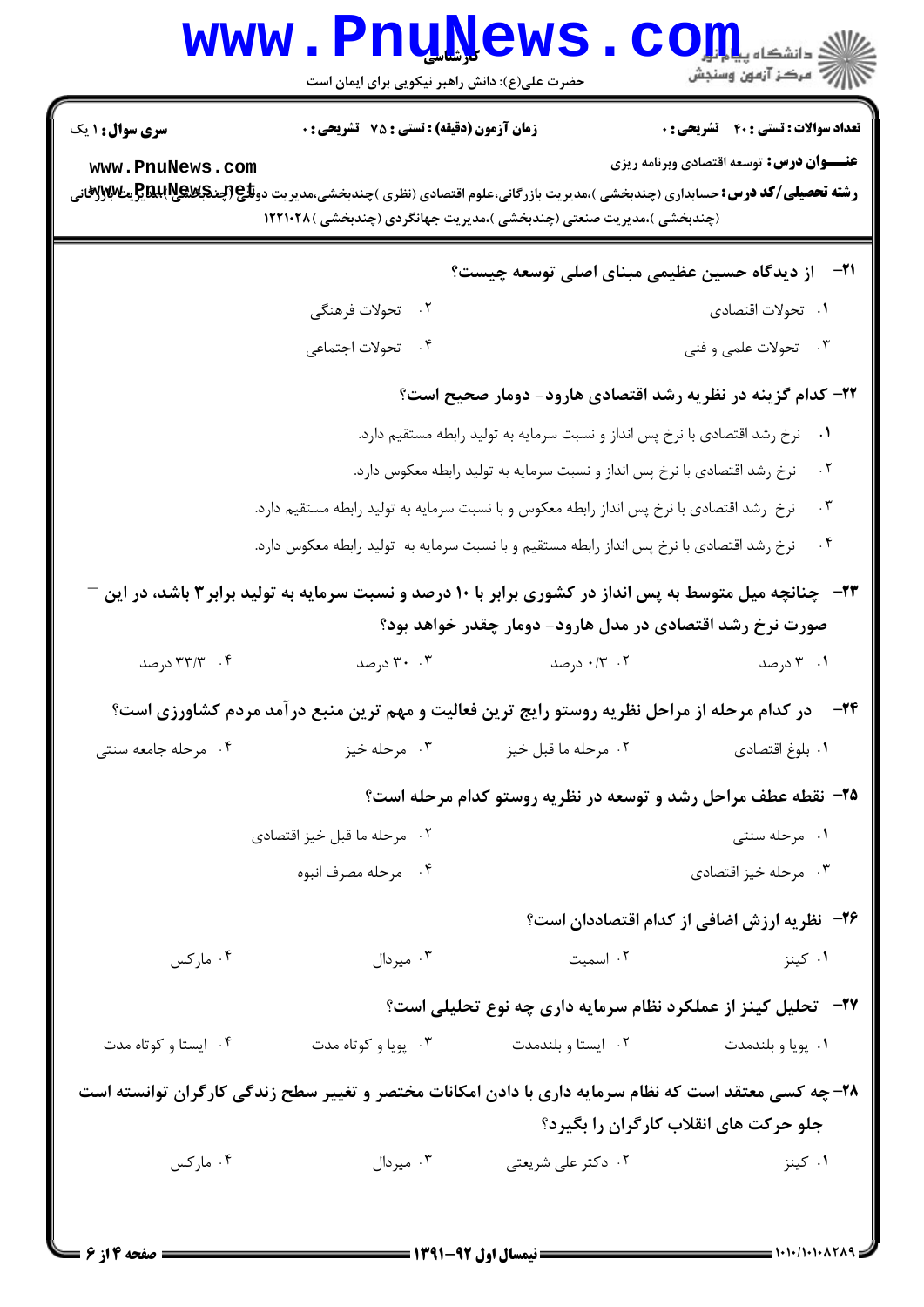|                                           | www.PnuNews                                                                                                               | حضرت علی(ع): دانش راهبر نیکویی برای ایمان است | اللاء دانشڪاء پيد <mark>م کو</mark><br>اللاھ مرکز آزمون وسنڊش                                                                                                                                                                                                                                                                                                      |
|-------------------------------------------|---------------------------------------------------------------------------------------------------------------------------|-----------------------------------------------|--------------------------------------------------------------------------------------------------------------------------------------------------------------------------------------------------------------------------------------------------------------------------------------------------------------------------------------------------------------------|
| <b>سری سوال : ۱ یک</b><br>www.PnuNews.com | <b>زمان آزمون (دقیقه) : تستی : 75 تشریحی : 0</b><br>(چندبخشی )،مدیریت صنعتی (چندبخشی )،مدیریت جهانگردی (چندبخشی ) ۱۲۲۱۰۲۸ |                                               | <b>تعداد سوالات : تستی : 40 ٪ تشریحی : 0</b><br><b>عنـــوان درس:</b> توسعه اقتصادی وبرنامه ریزی<br><b>رشته تحصیلی/کد درس:</b> حسابداری (چندبخشی )،مدیریت بازرگانی،علوم اقتصادی (نظری )چندبخشی،مدیریت دو <b>للیپا(پایچاپایی پهکلایی پیکلایی</b>                                                                                                                     |
|                                           |                                                                                                                           |                                               | <b>۲۹</b> - در کدام مرحله طبقه به طور کامل از بین میرود؟                                                                                                                                                                                                                                                                                                           |
| ۰۴ كمونيسم                                | ۰۳ سوسیالیسم                                                                                                              | ۰۲ فئوداليسم                                  | ۰۱ سرمایه داری                                                                                                                                                                                                                                                                                                                                                     |
|                                           |                                                                                                                           |                                               | ۳۰- پنج مرحله تاریخی نظریه مارکس به ترتیب کدام است؟<br>کمون اولیه، برده داری، فئودالیسم، سرمایه داری، سوسیالیسم<br>$\cdot$<br>كمون اوليه، برده داري، فئوداليسم، سرمايه داري، كمونيسم<br>. $\mathsf{r}$<br>كمون اوليه، برده داري، فئوداليسم، سوسياليسم، سرمايه داري<br>. $\mathbf{\check{r}}$<br>$\cdot$ ۴<br>كمون اوليه، برده داري، فئوداليسم، سرواژيسم، سوسياليسم |
|                                           |                                                                                                                           |                                               | کدام گزینه به ترتیب نشان دهنده سهم اجاره از تولید ملی و نشان دهنده باقیمانده منافع بین سرمایه داران به<br>-31<br>صورت سود و کارگران به صورت دستمزد است؟                                                                                                                                                                                                            |
|                                           | ۲. اصل مازاد - اصل نهایی                                                                                                  |                                               | ٠١ اصل نهايي - اصل مازاد                                                                                                                                                                                                                                                                                                                                           |
|                                           | ۰۴ ارزش اضافی- اصل مازاد                                                                                                  |                                               | ۰۳ اصل نهایی-ارزش اضافی                                                                                                                                                                                                                                                                                                                                            |
|                                           |                                                                                                                           |                                               | <b>۳۲</b> - در نظریه ریکاردو رانت اقتصادی بر اساس کدام عامل مطرح میشود؟                                                                                                                                                                                                                                                                                            |
|                                           | ۰۲ وجود بذرهای مرغوب                                                                                                      |                                               | ٠١ بازدهي سرمايه                                                                                                                                                                                                                                                                                                                                                   |
|                                           | ۰۴ حاصلخیزی متفاوت زمین                                                                                                   |                                               | ۰۳ بازدهی نیروی کار                                                                                                                                                                                                                                                                                                                                                |
|                                           |                                                                                                                           |                                               | ۳۳- در نظریه نلسون کدام گزینه جزو شرایط اجتماعی و تکنولوژیکی دام تعادل کشورهای در حال گذر است؟                                                                                                                                                                                                                                                                     |
|                                           |                                                                                                                           |                                               | ۰۱ کمیابی زمین های کشت شده                                                                                                                                                                                                                                                                                                                                         |
|                                           |                                                                                                                           |                                               | ۰۲ استفاده از روش های تولید با بازدهی بالا و کارآمد                                                                                                                                                                                                                                                                                                                |
|                                           |                                                                                                                           |                                               | ۰۳ همبستگی شدید بین نرخ رشد جمعیت و نرخ رشد درآمد سرانه                                                                                                                                                                                                                                                                                                            |
|                                           |                                                                                                                           |                                               | ۰۴ تمایل زیاد برای سرمایه گذاری درآمدهای اضافی به منظور افزایش سرمایه گذاری سرانه                                                                                                                                                                                                                                                                                  |
|                                           |                                                                                                                           |                                               |                                                                                                                                                                                                                                                                                                                                                                    |

 $= 1.1.11.1.1719$